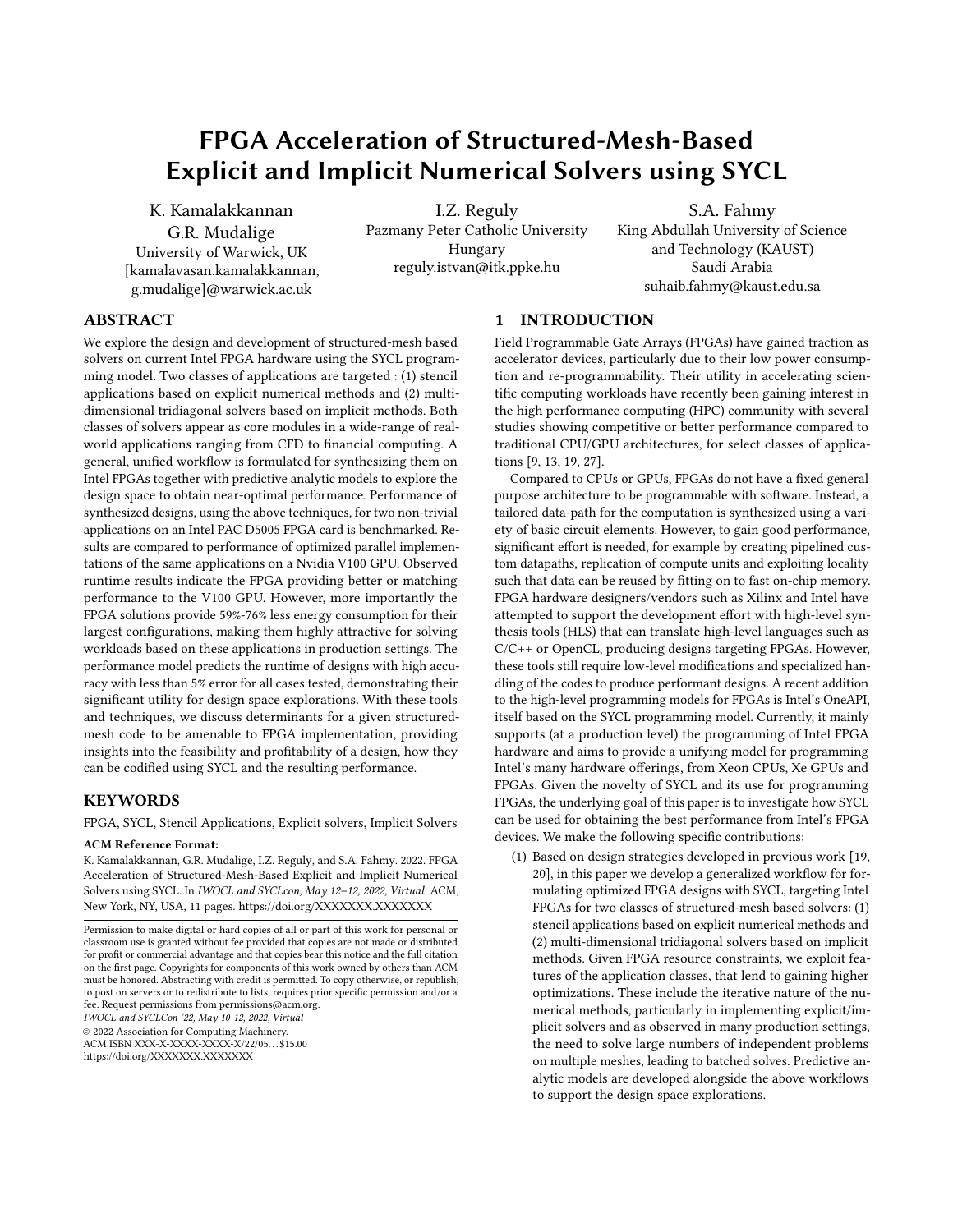(2) Two non-trivial applications, a 3D Reverse Time Migration (RTM) Forward Pass solver based on explicit methods and a 2D Alternating Direction Implicit (ADI) problem solving the heat diffusion equation using multi-dimensional tridiagonal solvers, are designed and synthesized on an Intel PAC D5005 using the above techniques. Their runtime, bandwidth and power/energy performance is benchmarked and compared to highly optimized implementations of the same applications on a GPU (a Nvidia V100 GPU), the currently best performing processor architecture for structured-mesh applications. We demonstrate the use of SYCL in achieving the desired circuit synthesis, with challenges and opportunities in the programming model to elucidate a design on hardware.

Initial results on the Intel PAC D5005 demonstrate the FPGA providing performance better or on-par to that of the V100 GPU in terms of runtime. More importantly the FPGA solutions provide 59%-76% less energy consumption for their largest configurations, making them highly attractive for solving workloads based on these applications in production settings. The performance models provided high accuracy with less than 5% model prediction errors for all cases, demonstrating their significant utility for design space explorations. The techniques developed previously in [\[19,](#page-9-2) [20\]](#page-9-3) were explored in the context of Xilinx FPGAs, the other currently dominant FPGA device in the market. With the present work, we broaden these generalized designs to include features of Intel FPGAs enabling to provide a comprehensive workflow for design-space explorations. We believe that taken together, this simplifies and standardizes the development cycles for industrial workloads consisting of these application classes, particularly from areas such as the financial computing domain for FPGA hardware.

The rest of this paper is organized as follows: Section [2](#page-1-0) begins with background on structured mesh solvers, both explicit and implicit, their underlying algorithms together with previous work that explored FPGA implementations for this class of applications. Section [3](#page-3-0) and Section [4](#page-5-0) presents the main contributions, detailing the design extensions for each class of applications. Section [5](#page-6-0) details the experimental results, specifically performance results. Finally, Section [6](#page-9-4) presents conclusions from the work.

### <span id="page-1-0"></span>2 BACKGROUND

### 2.1 Explicit and Implicit Methods

Computations on a structured mesh can be most commonly characterized as calculations performed on a "rectangular" multi-dimensional set of mesh points. The regular nature of the domain, therefore allows the neighborhood of a mesh point to be easily computed, the most common form being the fixed data access pattern provided by a stencil. This is in contrast to unstructured-mesh applications [\[8\]](#page-9-5) where explicit mesh connectivity information is required to implement computations over mesh elements. The main motivating numerical method for stencil computations is the solution to Partial Differential Equations (PDEs), specifically based on the finite difference method. These techniques are used extensively in computational fluid dynamics (CFD), computational electromagnetics (CEM) in the form of iterative solvers. For example the finite difference scheme for the solution of a generic PDE can be given by the

2D explicit equation [\(1\)](#page-1-1):

<span id="page-1-1"></span>
$$
U_{x,y}^{t+1} = aU_{x-1,y}^t + bU_{x+1,y}^t + cU_{x,y-1}^t + dU_{x,y+1}^t + eU_{x,y}^t \hspace{0.5cm} (1)
$$

Here,  $U$  is a 2D mesh and  $a$ ,  $b$ ,  $c$ ,  $d$ , and  $e$  are coefficients. In this example U is accessed at spatial mesh points  $(x-1,y)$ ,  $(x+1,y)$ ,  $(x,y-1)$ ,  $(x,y+1)$ , and  $(x,y)$  which forms a five point stencil. The above scheme is noted as an explicit scheme where the computation iterates over the full rectangular mesh, updating the solution at each mesh point, for the current time step,  $t+1$ , using the solution from the previous time step, t. The time step iteration usually continues until a steady state solution is achieved. In contrast an implicit scheme would update the solution at the current time step using values from the same time step. Thus, in explicit methods, there is a data dependency only for the computations among multiple time step iterations where each mesh point calculation within a time iteration can be computed in parallel. However, in implicit methods a further dependency in the spatial domain is also introduced. This may lead to a much faster convergence to the final solution, but enforces an order in which a computation iterates over the mesh leading to limited parallelism.

Considering implicit schemes, one used extensively in areas such as financial computing is the solution to multi-dimensional tridiagonal systems, which we focus on in this paper. Tridiagonal solvers are frequently used in the Alternating Direction Implicit (ADI) time discretization problems [\[14,](#page-9-6) [28\]](#page-10-2) preferred in industry. Tridiagonal systems arise from the need to solve a system of linear equations as given in equation [\(2\)](#page-1-2), where  $a_0 = c_{N-1} = 0$ . Its matrix form  $Ax = d$  can be stated as in equation [\(3\)](#page-1-3).

<span id="page-1-3"></span><span id="page-1-2"></span>
$$
a_i u_{i-1} + b_i u_i + c_i u_{i+1} = d, \quad i = 0, 1, ..., N - 1
$$
\n
$$
\begin{bmatrix} b_0 & c_0 & 0 & \cdots & 0 \\ a_1 & b_1 & c_1 & \cdots & 0 \\ 0 & a_2 & b_2 & \cdots & 0 \\ \vdots & \vdots & \vdots & \ddots & \vdots \\ 0 & 0 & \cdots & a_{N-1} & b_{N-1} \end{bmatrix} \begin{bmatrix} u_0 \\ u_1 \\ u_2 \\ \vdots \\ u_{N-1} \end{bmatrix} \begin{bmatrix} d_0 \\ d_1 \\ d_2 \\ \vdots \\ d_{N-1} \end{bmatrix}
$$
\n(2)

The solution to such systems of equations are well known, including the Thomas algorithm [\[36\]](#page-10-3) which carries out a specialized form of Gaussian elimination, the PCR algorithm [\[16\]](#page-9-7) and the Spike algorithm [\[29\]](#page-10-4).

Many previous works for synthesizing stencil computations on FPGAs, have been presented. Early works such as [\[33–](#page-10-5)[35\]](#page-10-6) used low-level Hardware Description Languages (HDL) for describing the architectures. Modern HLS tools based work such as [\[10,](#page-9-8) [11,](#page-9-9) [13,](#page-9-1) [19,](#page-9-2) [21,](#page-9-10) [30,](#page-10-7) [37,](#page-10-8) [38,](#page-10-9) [40\]](#page-10-10) have showcased key workflows and optimizations in synthesizing stencil applications using high-level languages such as C++ and OpenCL on a variety of FPGAs from Xilinx to Intel. Similarly, implicit schemes based solvers such as tridiagonal systems solvers have been implemented in works such as [\[20,](#page-9-3) [23–](#page-10-11) [25,](#page-10-12) [39\]](#page-10-13) including for multi-dimensional multiple tridiagonal solvers in addition to vendor supplied libraries such as [\[3\]](#page-9-11). In our present work, the aim is to investigate how the SYCL programming model can be used to synthesise high-performance implementations of these solvers on Intel FPGAs and showcase the challenges and opportunities to elucidate solutions using this new programming model.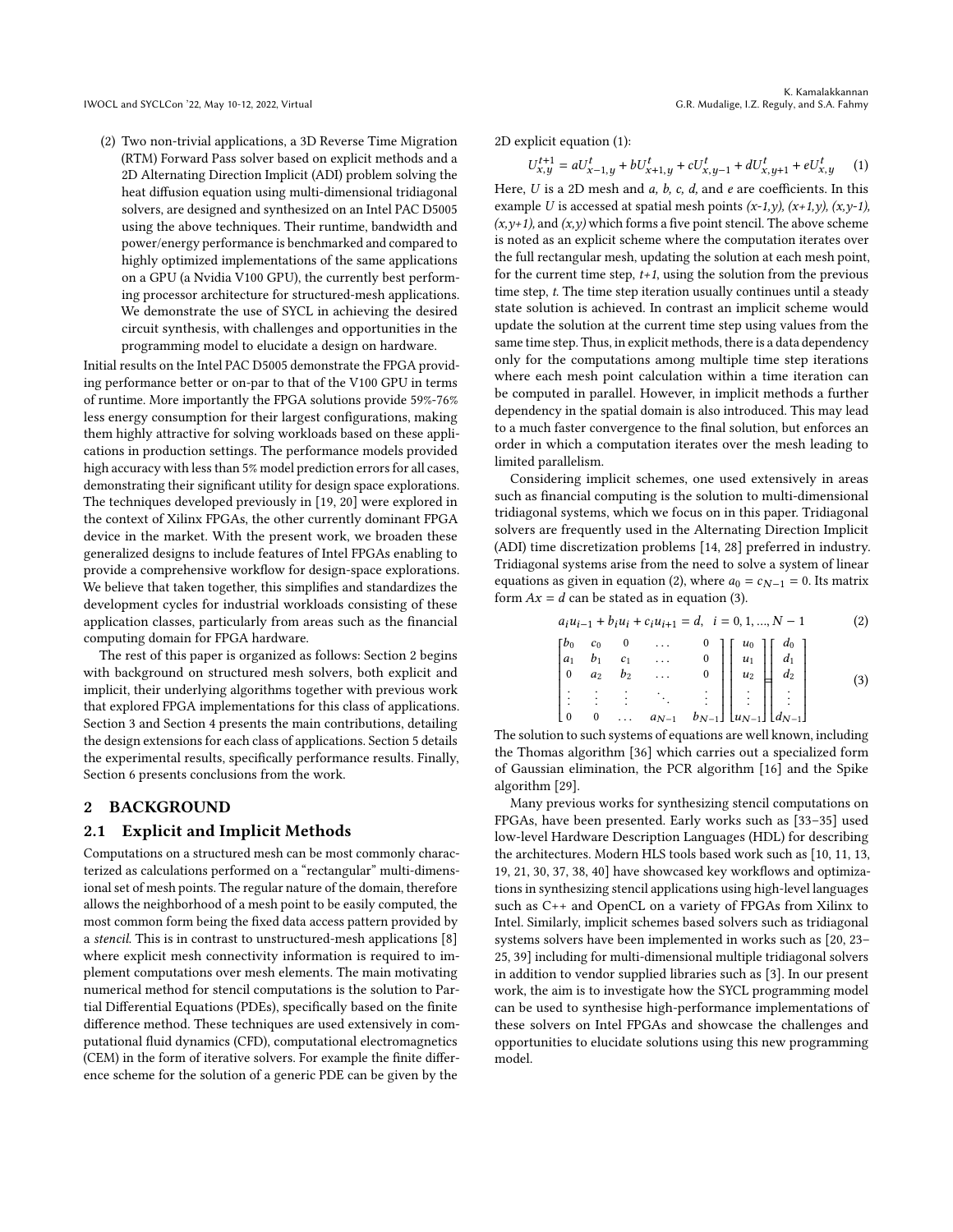FPGA Acceleration of Structured-Mesh-Based Explicit and Implicit Numerical Solvers using SYCL **Interact and SYCLOON** in State 1970 and SYCLOON '22, May 10-12, 2022, Virtual

<span id="page-2-1"></span>

|                | 1 using namespace sycl;                               |
|----------------|-------------------------------------------------------|
|                | $2$ void stencil_WI( queue $\&q$ ,                    |
| 3              | buffer <float,2>b_data_in,</float,2>                  |
| $\overline{4}$ | buffer <float, 2=""> b_data_out,</float,>             |
| 5              | int size0, int size1,                                 |
| 6              | int block0, int block1                                |
| $\tau$         | q.submit( $[\&]$ (handler& h){                        |
| 8              | accessor in(b_data_in, h);                            |
| 9              | accessor out(b_data_out, h);                          |
| 10             |                                                       |
| 11             | range<2> local_range(block0, block1);                 |
| 12             | range<2> global_range(size0, size1);                  |
| 13             |                                                       |
| 14             | h.parallel_for <class stencil_wi=""></class>          |
| 15             | (nd_range<2>(local_range, global_range),              |
| 16             | $[-]$ (nd_item<2> point){                             |
| 17             | $int x = point.get_global_id(\emptyset);$             |
| 18             | $int y = point.get_global_id(1);$                     |
| 19             | if(x > 0 && y > 0 && x < size0-1 && y < size1-1){     |
| 20             | <b>float</b> $r = (in[x][y-1] + in[x][y+1])*0.125f +$ |
| 21             | $in[x][y]*0.5f;$                                      |
| 22             | $out[x][y] = r;$                                      |
| 23             | }                                                     |
| 24             | $\})$ ; $\})$ ;                                       |
| 25}            |                                                       |

# Figure 1: **NDRange** based stencil computation 2.2 Intel FPGAs and SYCL

An FPGA device in general, consists of basic circuit elements such as configurable logic known as adaptive logic modules (ALMs) that include lookup tables (LUT) and registers, specialized blocks such as random-access-memory blocks (640-bit MLABs and 20K bits M20K) and Digital Signal Processing (DSP) blocks. These are interconnected via a rich routing fabric providing large bandwidth between elements. A computation/algorithm is implemented on an FPGA by combining these circuit elements, designing a custom data-path through them, essentially setting up a hardware pipeline. In addition to on-chip memory, FPGAs come with large external memory and in modern devices and a further block of memory consisting of 3D stacked High Bandwidth Memory (HBM2). Managing the movement of data between these different types of memory is key to achieving high performance. Basic mathematical operations are generally implemented using the DSP units and a single unit can do one 27  $\times$  27 multiplication or two 18  $\times$  18 multiplication per clock. Double precision (FP64) accumulation is also supported. In addition, Intel FPGAs include DSP blocks which also support low latency single precision (FP32) ADD, SUB, MUL and ACCU operations. As a given circuit design grows and begins to occupy a larger portion of the FPGA, routing (i.e. connecting all the circuit elements together) becomes more challenging, and can reduce the achievable clock frequency and hence overall performance. In this aspect, Intel's Hyperflex technology [\[17\]](#page-9-12) gives more flexibility in routing which helps achieve better clock frequency.

The recently introduced Data Parallel C++ (DPC++) program-ming model<sup>[1](#page-2-0)</sup> based on the SYCL programming model to program FPGAs follows OpenCL. Here, the portions of the program to be

```
1 using namespace sycl;
2 void stencil_ST(queue &q,
3 buffer<float,2> &b_data_in,
               4 buffer<float,2> &b_data_out,
               5 int size0, int size1){
   6 q.submit([&] (handler& h){
     accessor in(b data in, h):
     accessor out(b_data_out, h);
     9 h.single_task<class stencil_ST> ([=] (){
10 /* optimisations - see Section 2 ... */
11 float window1[1024];
12 float window2[1024];
13 [[intel::loop_coalesce(2)]]
14 /* +1 due to one row delay through window buffer */
15 for(int y = 0; y < size1+1; y^{++}){
16 for(int x = 0; x < size0; x++){
17 float s_12;
18 if(y < size1) s_{12} = in[x][y];19 float s_11 = window1[x];
20 float s_10 = window2[x];
21 window1[x] = s_12;
22 window2[x] = s_11;
23 float r = (s_10 + s_112)*0.125f + s_11*0.5f;24 if(x > 0 && y > 0 &&
25 x < size\theta-1 && y < size1){
26 out[x][y-1] = r;
27 }
28 }
29 }
30 });});
31 }
```
#### Figure 2: **single\_task** based stencil computation

executed on an accelerator device is called a kernel. SYCL's accelerator model consists of a number of compute units, each made of processing elements (e.g. SMs on a GPU). An instance of a kernel executed on a processing element is called a work-item (equivalent to threads in the CUDA programming model) and an instance of a work-item is identified using an index id in a global index space. Work-items are organized into groups called work-groups (threadblocks in CUDA) and each work-item inside the group will have a local-id. Work-items in a work-group will be executed concurrently on processing elements of the compute unit where the index space is specified using SYCL's N-dimensional range model. Kernels based on this index space are called NDRange kernels (see Figure [1\)](#page-2-1).

NDRange kernels therefore essentially follow a single instruction multiple thread (SIMT) execution model where on a GPU, multiple kernels are called, with the system scheduling them to be executed on the available SMs. Such an execution can be done for FPGAs as well, but performance becomes severely limited due to FPGA global memory bandwidth (about 19 – 76GB/s with DDR4 or  $\approx$ 460GB/s with HBM2, compared to over 900GB/s on modern GPUs), when having to write results of one kernel back to global memory before calling the next kernel and the new kernel having to read all the necessary data back from global memory. However, on-chip memory bandwidth on FPGAs reaches over tens of TB/s and therefore feeding the results from one kernel to the next in a pipeline, provides significant opportunities for performance gains. This is achieved by a single task kernel, by attempting to create longer and longer computational pipelines essentially following

<span id="page-2-0"></span><sup>&</sup>lt;sup>1</sup>We use the terms DPC++ and SYCL interchangeably in this work due to the use of Intel target hardware.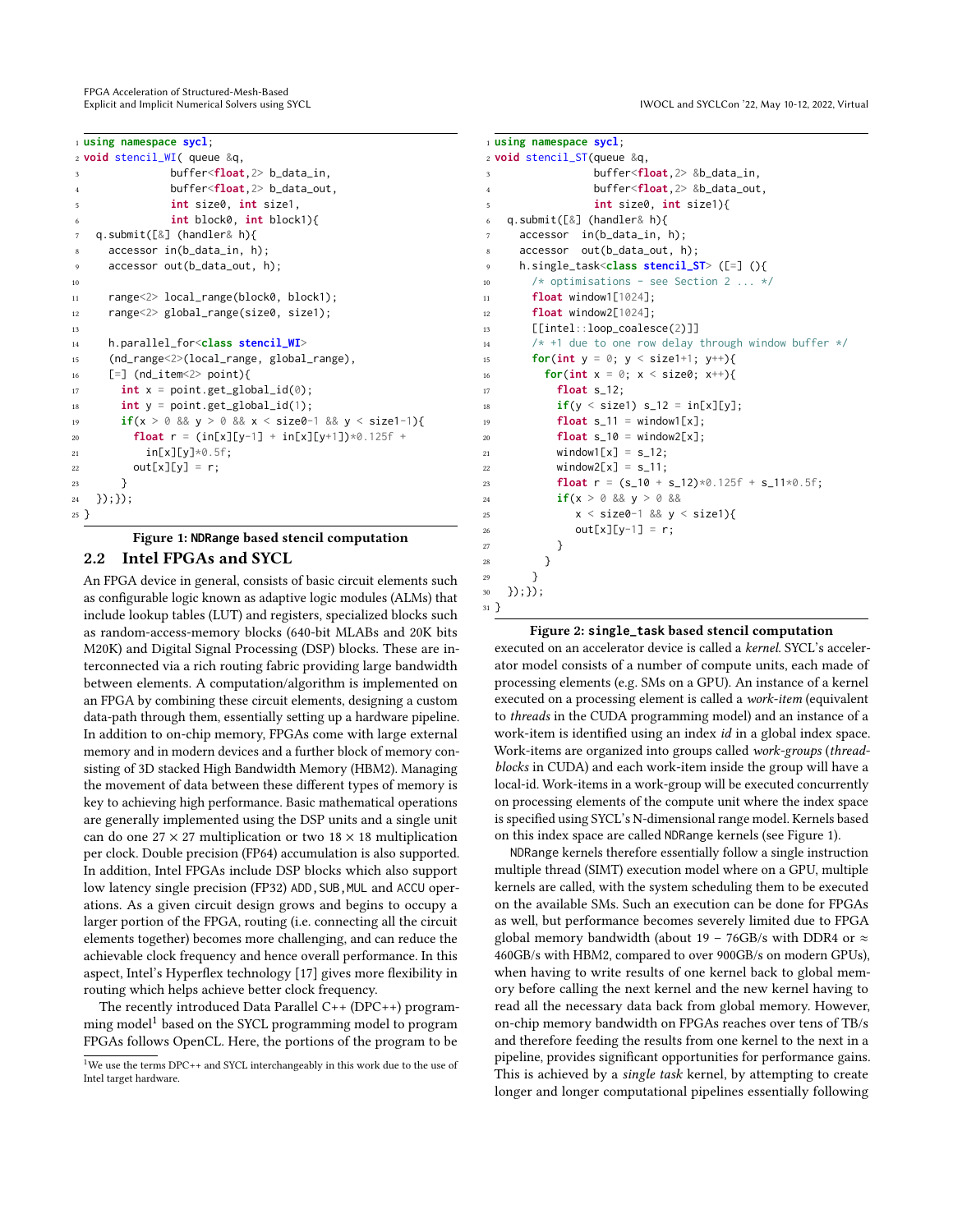a multiple instructions single data (MISD) model. A sequence of kernels within nested loops then leads to flattening the loop nests and fusing the loops (see discussion in Section [3\)](#page-3-0), of course within the resource limits of the FPGA for implementing the computation. With SYCL, such a single task kernel can be codified as in Figure[-2.](#page-2-2)

In comparison to OpenCL, which is used by most of the previous work on Intel FPGAs [\[18,](#page-9-13) [24,](#page-10-14) [25,](#page-10-12) [37,](#page-10-8) [38,](#page-10-9) [40,](#page-10-10) [41\]](#page-10-15), SYCL provides a higher level of abstraction, including removing much of the fixed "boiler-plate" code segments required to setup the device. Additionally, kernel arguments need not be set explicitly and data is automatically moved from host to device through  $sycl:$ : buffers. Device memory is released when these buffers run out of scope. Essentially, the SYCL run-time makes sure that data is available on device/host before the execution of the kernel/host part of program. The runtime additionally analyzes data dependencies where a kernel consuming dependent data will not be scheduled for execution until completion of kernels that produce that data. This introduces the limit of only one kernel being able to write to a data structure at a time. An example of issues due to this limitation include the challenge of moving the time-marching loop in an explicit stencil computation to the FPGA. This and other key designs for synthesizing the two classes of applications on Intel FPGAs using SYCL are discussed in the next two sections.

### <span id="page-3-0"></span>3 STENCIL SOLVERS

Previous work in [\[19\]](#page-9-2) developed a generalized workflow for synthesizing stencil applications on Xilinx FPGAs. In this section we build on this design flow to extend it to Intel FPGAs with SYCL. The full FPGA designs implemented with SYCL can be found in [\[4\]](#page-9-14).

Nested Loop Unrolling: The workflow in [\[19\]](#page-9-2), considered a given stencil application as specified by equation [\(1\)](#page-1-1), to be a sequence of repeating nested loops iterating over the mesh. The repeating of nested loops, as discussed before, occurs due to the implementation of a time-marching outer loop. On an FPGA, a single nested loop's body, consisting of the elemental computation per iteration will need to be synthesized using the basic circuit elements we noted before. This will essentially create a circuit pipeline, through which input data will flow through, with each clock cycle of the device. The pipeline will need to be started up, requiring some clock cycles equal to the depth of the pipeline (which depends on the complexity of the elemental computation synthesized) and outputting the result from the computation for each inner iteration. For best performance we would like to get an output per clock cycle. However, encompassing this elemental computation in multiple levels of the loop nest can be detrimental to performance due to the need to flush the results from the inner loop, which can take a long time, leading to a stall in the pipeline when moving to successive outer iterations of the loop nest[\[11\]](#page-9-9). As we alluded to previously, a multi-dimensional nested loops should therefore be flattened to a 1D loop either manually or by using HLS directives. With SYCL (specifically with the Intel® oneAPI DPC++/C++ compiler, Intel's implementation of a SYCL compiler), we can easily achieve this by using the loop\_coalesce attribute specified as a pragma to the nested loop.

Vectorisation (Cell Parallel method): Replicating the circuitry for the elemental computation can also be done, provided (1) there

```
1 /* Data type for wider data path */
2 struct dPath16 {[[intel::fpga_register]]float data[16];};
3
4 for(int i = 0; i < total_itr; i++){
5 struct dPath16 s_1_0, s_1_1, s_1_2, vec_wr;
6 /* other declarations, index calculation, window buffer*/
  #pragma unroll VFACTOR
8 for(int v = 0; v < VFACTOR; v++){
   int i\_ind = i *VFACTOR + v;10 float val = (s_1_0.data[v]+s_1_2.data[v])*0.125f+ \
11 s_1 - s_1 - s_2 = s_1 - s_2 = s_212 vec_wr.data[v] = (i_ind >0 && i_ind<nx-1 && j>1 && j<ny ) \
13 ? val : s_1_1.data[v];
14   }
15 /* writing results to pipe */
16 }
17 }
```
#### Figure 3: vectored stencil computation

are no data dependencies between the nested loop iterations and (2) there are enough resources available for synthesis on the FPGA (e.g. DSP units, FP cores etc). For stencil applications there are no such dependencies. This will lead to multiple pipelines (number limited by resources) operating in parallel, similar in operation to a vector operation on CPUs. This technique is also known as the cell-parallel method [\[37,](#page-10-8) [38\]](#page-10-9), where if you visualize the stencil computation implemented with a nested loop as a loop over a regular multi-dimensional rectangle of mesh points/cells, this method will compute multiple "cells" in parallel. For SYCL synthesis, this requires reading a wider block of memory, we prefer to program with a struct based data type as in Figure [3.](#page-3-1)

Window Buffers: Next, the design flow from [\[19\]](#page-9-2) specifies the need to stream data from/to external (DDR4) and near-chip (HBM2) memories to/from on-chip MLABs/M20Ks to feed the computational pipeline efficiently. A perfect data reuse path can be created by (1) using a First-In-First-Out (FIFO) buffer to fetch data from DDR4/HBM memory without interruption (allowing burst transfers) to on-chip memory, and then (2) by caching mesh points using the multiple levels of memory, from registers to MLABs/M20Ks. This is known as implementing a window buffer [\[15\]](#page-9-15). To implement such a data-reuse path with SYCL, the external/near-chip memory read, computation and write back to external/near-chip memory each were codified as a separate SYCL kernel with sycl::pipes, a DPC++ extension, used to move data between the kernels. These kernels operate in parallel. A basic window buffer setup can be seen in Figure [2](#page-2-2) lines 11-12 and lines 17-20 where we are reading and writing values such that a certain length of data is buffered in the window.

Unrolling Iterative (time-marching) loop / Step Parallel method: Next step in the design strategy is to unroll the iterative (time-marching) loop which can include one or more stencil loops over the rectangular mesh. This allows the results from a previous iteration (time-step) to be input into the next iteration without needing to write results back to external memory. This technique has been called the step-parallel method where the unrolling yields multiple compute modules, again replicating circuitry. This technique leads to increased throughput without the need for additional external memory bandwidth, but the loop unrolling factor depends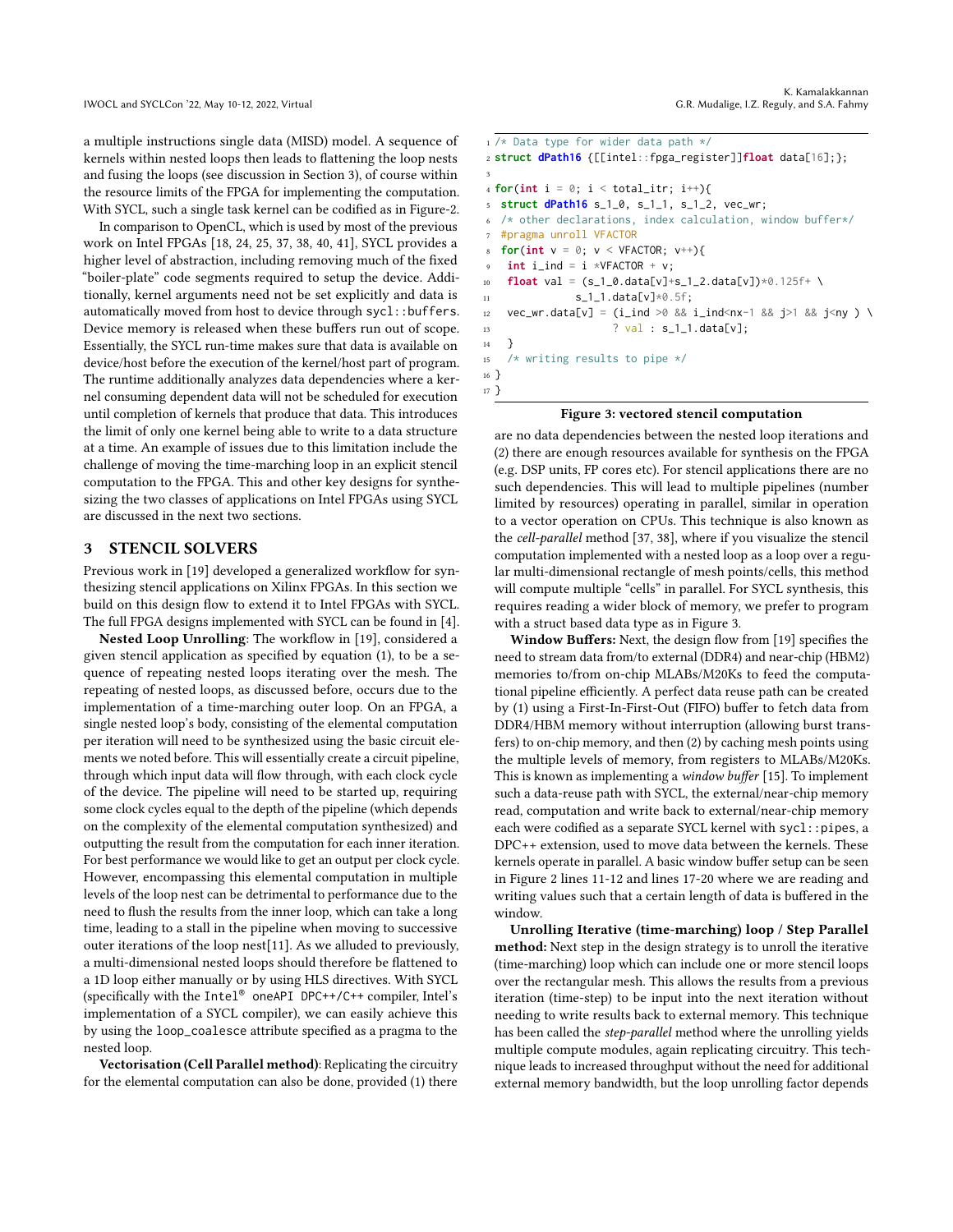FPGA Acceleration of Structured-Mesh-Based

<sup>1</sup> **using namespace sycl**; <sup>2</sup> **template** <**int** id> **struct stencil\_compute\_id**; <sup>3</sup> **template**<**int** idx, **int** DMAX, **int** VFACTOR> <sup>4</sup> **void** stencil\_compute(queue &q, **int** size0, **int** size1){ <sup>5</sup> q.submit([&] (handler& h){ <sup>6</sup> h.single\_task<**class stencil\_compute\_id**<idx>> ([=] (){ ... // declarations and setups **for(int** i = 0; i < size0\*(size1+1); i++){ if(cond1) vec\_r =pipeS::PipeAt<idx>::read(); <sup>10</sup> ... // window buffers and stencil computation 11 **if**(cond2) pipeS::PipeAt<idx+1>::write(vec\_w); <sup>12</sup> } <sup>13</sup> });}); <sup>14</sup> }

#### Figure 4: stencil compute kernel skeleton

```
1 template <int N> struct itr_loop {
    2 static void instantiate(queue &q, int nx, int ny){
      itr_loop<N-1>::instantiate(q, nx, ny);
      stencil_compute<N-1, 4096, 8>(q, nx, ny);
5 }
6 };
7 template<> struct itr_loop<1>{
    8 static void instantiate(queue &q, int nx, int ny){
      stencil_compute<0, 4096, 8>(q, nx, ny);
10 }
11 };
```


once more on available FPGA resources and also internal memory capacity [\[19\]](#page-9-2).

Unrolling the iterative loop will instantiate the same stencil loop's kernel many times. Thus we use a template based stencil computation function to produce unique names (see Figure [4,](#page-4-0) line 2). While unique kernel names are optional in SYCL 2020, unique kernel names are used here to create multiple instance of same kernels on FPGA. As noted before, to move data from one kernel to another, internally, SYCL uses pipes [\[7\]](#page-9-16) which are similar to streams (e.g. hls::stream) in Vivado C++ on Xilinx FPGAs. Thus, a stencil kernel will get input from a pipe and it will push the output to another pipe. As such, pipes should also be unique to indicate the connection between the unique producer/consumer kernels. An indexable pipe array can be created using a struct construct to obtain unique pipes. We use the index from the instantiated template of the stencil compute function for kernels name and choose the pipes as illustrated in Figure [4.](#page-4-0)

Unrolling of the time-marching loop can be implemented in SYCL using a template based recursive struct function and with a template specialization as in Figure [5.](#page-4-1) Here we note that, stencil\_compute kernel pops the input data from and pushes the result to the relevant pipes with the adjacent index on the pipe array. Using these techniques we can create a kernel pipeline with any given iterative loop unroll factor of  $N$ .

Batching: The above compute kernel pipeline with read/write kernels and unrolled iterative loop will give good performance for larger mesh sizes which hides the kernel call time on the device. However, for smaller meshes which usually have smaller execution times the kernel calling overhead is a significant portion of the

<span id="page-4-0"></span>Explicit and Implicit Numerical Solvers using SYCL **INTER 2008** 2009 12:00 12:00 12:00 12:00 12:00 12:00 12:00 12:00 12:00 12:00 12:00 12:00 12:00 12:00 12:00 12:00 12:00 12:00 12:00 12:00 12:00 12:00 12:00 12:00 12:00 12:

<span id="page-4-2"></span><sup>1</sup> [[intel::disable\_loop\_pipelining]]  $2$  **for(int** itr =  $0$ ; itr < n\_iter; itr++) { 3 accessor ptrR =  $((\text{itr } 8 1) == 0) ? \text{ in : out};$ accessor ptrW =  $((\text{itr } 8 1) == 1) ? \text{ in } : \text{ out};$ <sup>5</sup> [[intel::ivdep]] [[intel::initiation\_interval(1)]] for(int  $i = 0$ ;  $i < total\_itr + delay$ ;  $i++)$  { <sup>7</sup> **struct dPath16** vecR = ptrR[i+delay]; <sup>8</sup> **if**(i < total\_itr) pipeM::PipeAt<idx1>::write(vecR); struct dPath16 vecW; <sup>10</sup> **if**(i >= delay) vecW = pipeM::PipeAt<idx2>::read();  $11$  ptrW[i] = vecW; <sup>12</sup> } <sup>13</sup> }

### Figure 6: Global memory read-write loop

total runtime. Additionally, on FPGAs a further overhead is caused by the latency of the processing pipeline compared to the time to process the mesh. A key development from [\[19\]](#page-9-2) is to amortize these overheads by executing a larger number (a batch) of smaller meshes. Batching will then involve grouping together meshes with the same dimensions, leading to increased overall throughput of problems solved per time unit. As indicated in [\[19\]](#page-9-2), in practice, the mesh can be extended in the last dimension by stacking up the small meshes. Now, compute latencies for pipeline startup also only occur once at the start of the batched solve. No special techniques in SYCL is required to program batching and we discuss and quantify the performance implications of batching later in section [3.1](#page-5-1)

Reducing kernel call overhead: While batching provides a reasonably good way to hide kernel call overheads, it really needs large batch sizes to be effective. For example for the RTM application, we benchmark later in the paper, a 3D mesh of size  $32 \times 32 \times 32$  require a batch size of 1000 (i.e. 1000 meshes) to hide kernel call latency. A general solution for this problem is to move the time-marching loop to the FPGA [\[19\]](#page-9-2). When the host executes the time-marching loop, the read and write kernels are called by swapping the memory locations and the runtime can schedule the read kernel and write kernel at the same time as each access different data structures. In this case the host has to wait until completion of the dependant kernels, providing an implicit sync point. However, if the timemarching loop is moved to the device (i.e. FPGA), then both the read and write kernels will need to be called with both the read and write memory locations together with a signal/flag (through a pipe) to notify the read kernel that the write kernel has completed writing to the specified memory locations. In this case the SYCL runtime will note this as a data dependency, leading to a deadlock. The run-time will wait for write module to complete first before scheduling the read kernel, hanging the kernel pipeline. In contrast on Xilinx FPGAs using C++ for Vivado [\[19\]](#page-9-2), such a deadlock will not occur as a more hand-tuned complete data-flow path can be created from read, compute to write within the iterative loop in a single kernel.

A solution can be attempted to avoid a deadlock, by fusing global memory read and write accesses into one nested loop as in Figure [6,](#page-4-2) creating one single kernel. Attribute intel::ivdep is used to instruct the compiler that there are no memory access dependencies in the inner loop allowing the compiler to fully pipeline the inner loop. Pipelining is disabled for outer loop due to data dependency between iterations as the inner loop's read and write locations are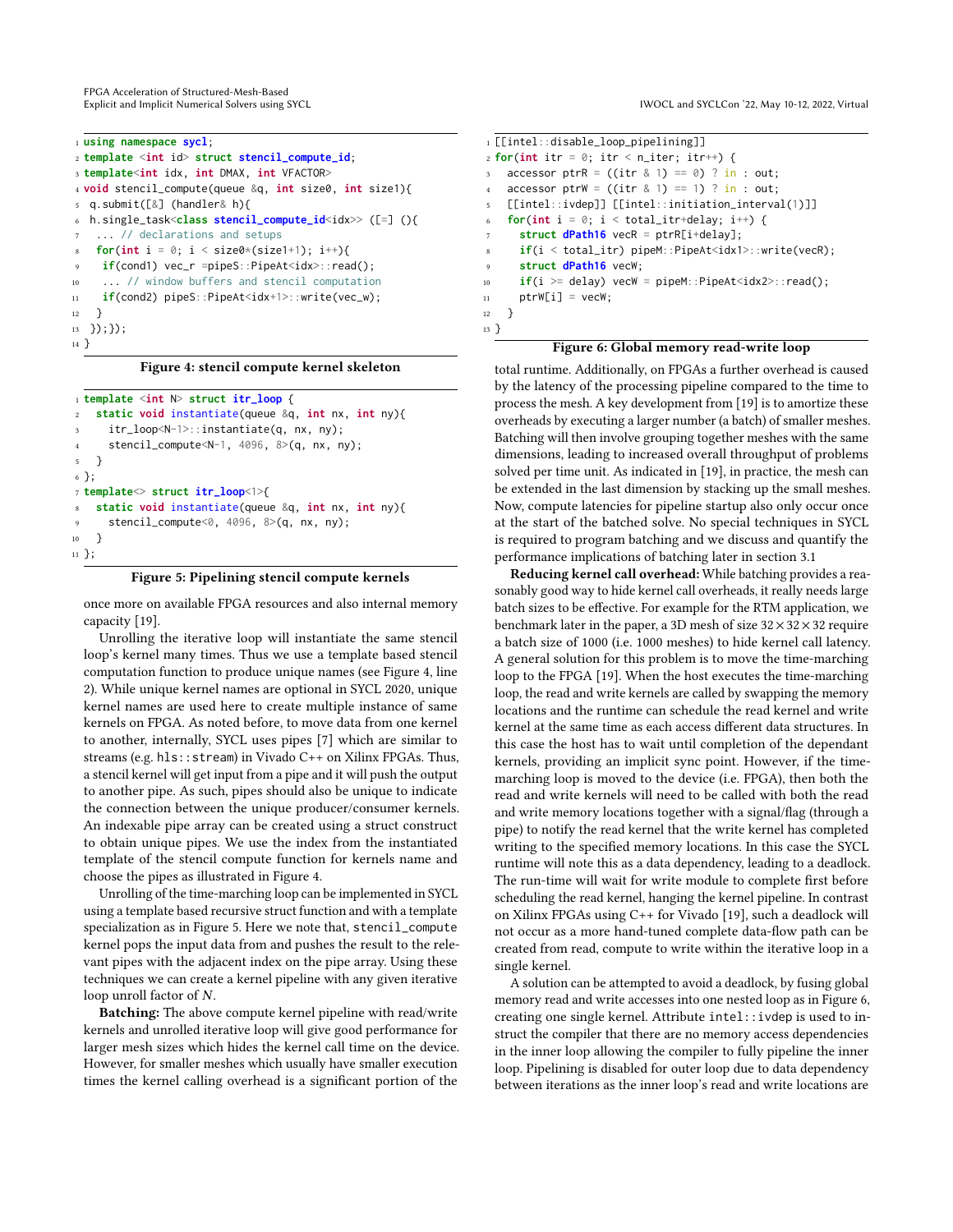swapped in each iteration. However, this implementation will also result in a deadlock or poor performance if pipe read is not delayed correctly. To understand the issues we need to look at how statements inside a kernel are scheduled and how an iteration of a loop moves through the stages of the compute pipeline for each clock cycle on the FPGA.

In Figure [6,](#page-4-2) Pipe read and write are blocking operations, where the loop iteration will not continue until these operations complete. Here vecR is loaded from memory and will be pushed to the pipe and will go through the compute pipeline before returning as an output result vecW through another pipe for read. There are number of clock cycles between the first push of vecR and first pop of vecW. Assume for example read  $(rd)$  and write  $(wr)$  are scheduled at the  $10^{th}$  and 800<sup>th</sup> clocks (exact clocks at which *rd* and wr are scheduled could be obtained from the kernel schedule viewer section of the report generated by Intel's DPC++ compiler). Then for loop iteration 0, rd and wr operations are scheduled at  $10^{th}$  and  $800^{th}$  clocks and for iteration 1 they are scheduled at  $11^{th}$  and  $801^{th}$  clocks and so on. If first rd is not successful until the  $50<sup>th</sup>$  clock cycle, then first wr can only occur at the  $840<sup>th</sup>$  clock. Such a blocking can be avoided by introducing a delay as done in the conditional statement at line 10 in Figure [6.](#page-4-2)

To calculate the required delay, assume rd, wr operations are scheduled at  $clk_{rd}$  and  $clk_{wr}$  and there are *S* number of pipeline stages between pipe idx1 and pipe idx2. In this case, data pushed to pipe idx1 will come back to pipe idx2 only after  $S$  clock cycles. Hence, we have to delay the pipe read by delay  $d \geq -c l k_{rd}$  –  $clk_{wr}$  + S number of loop iterations to avoid stalling of pipeline (here we assume uniform data path width across kernels). If delay  $d \geq c l k_{rd} - c l k_{wr}$  and  $d \lt c l k_{rd} - c l k_{wr} + S$  then there will be stalling, but loop will continue as data will be available after a fewer clock cycles than expected, leading to reduced throughput. In case of delay  $d < clk_{rd} - clkwr$ , then the implementation will deadlock as data is expected from read pipe (idx2) before it is pushed to the pipe idx1. A further consideration for a 2D stencil computation as in Figure [2,](#page-2-2) is that at least a row of elements are required to start the computation and return the first output. This adds an additional delay which we note as a buffer delay  $d_b$ , leading to a total delay  $d \geq c l k_{wr} - c l k_{rd} + S + d_b$  to avoid stalling. Again  $d < c l k_{wr} - c l k_{rd} + d_b$  will result in a deadlock as pushed data will never be available at the time a read is attempted and it stalls the whole loop iteration leading to no new data also being pushed to the write pipe.

### <span id="page-5-1"></span>3.1 Performance Model

The full design for 2D and 3D stencil applications can be modeled analytically to predict the total runtime of the time-marching loop. In [\[19\]](#page-9-2), the model for implementations on Xilinx FPGAs were developed and the same terms can be used here for our SYCL design on Intel FPGAs with the addition of the schedule delays discussed in the previous section. Schedule delays are usually small when the mesh size is reasonably large but it is significant compared to the processing time for smaller meshes with small batch sizes. The

total delay for a 2D stencil application can be modeled as follows:

$$
delay_{2D} = (S_{2D} + d_{b,2D})
$$
\n(4)

$$
S_{2D} = \sum_{i}^{kernels} (clk_{wr,i} -clk_{rd,i})
$$
 (5)

$$
d_{b,2D} = \left\lceil \frac{m}{V} \right\rceil \times p \times \frac{D}{2}
$$
 (6)

Here the mesh size in each dimension is given by  $m$ ,  $n$  and  $V$ ,  $p$ ,  $D$ are vectorization factor, iterative loop unroll factor and stencil order respectively.  $clk_{wr,i}, elk_{rd,i}$  are the clock cycles where pipe write and pipe read are scheduled in the  $i<sup>th</sup>$  kernel. Here we note that, pipe width is  $V$  for all kernels. Similarly for a 3D application the delay can be modeled as in equation [\(7\)](#page-5-2) when the size of the 3rd dimension is  $l$ .

$$
delay_{3D} = (S_{3D} + d_{b,3D})
$$
\n(7)

<span id="page-5-2"></span>
$$
S_{3D} = \sum_{i=0}^{Kerners} (clk_{wr,i} -clk_{rd,i})
$$
 (8)

<span id="page-5-4"></span><span id="page-5-3"></span>
$$
d_{b\_3D} = \left\lceil \frac{m}{V} \right\rceil \times n \times p \times \frac{D}{2}
$$
 (9)

Adding the above delays to the latency for processing  $B$  number of meshes (i.e. batch size) from [\[19\]](#page-9-2) gives the total latency of a 2D and 3D application as equations [\(10\)](#page-5-3) and [\(11\)](#page-5-4) respectively:

$$
Clks_{2D} = \frac{n_{iter}}{p} \times \left( \left\lfloor \frac{m}{V} \right\rfloor \times n \times B + delay_{2D} \right) \tag{10}
$$

$$
Clks_{3D} = \frac{n_{iter}}{p} \times \left( \left\lfloor \frac{m}{V} \right\rfloor \times n \times l \times B + delay_{3D} \right) \tag{11}
$$

We make use of the models developed here to predict performance of the applications benchmarked in Section [5.](#page-6-0)

# <span id="page-5-0"></span>4 MULTI-DIMENSIONAL TRIDIAGONAL SOLVERS

FPGA synthesis of implicit solvers, poses similar but somewhat different challenges. Due to the order dependence when iterating over mesh elements, techniques such as the cell parallel method cannot be readily utilized. The best tridiagonal solver algorithms for implementing data-flow optimizations needs to be examined together with the utility of SYCL for their synthesis on Intel FPGAs.

We base our investigation and development on recent work [\[20\]](#page-9-3), again done with Xilinx FPGAs. The work in [\[20\]](#page-9-3) explores the various algorithms for implementing multi-dimensional tridiagonal solvers on FPGAs, focusing on gaining higher throughput from multiple solvers setup on a multi-dimensional domain. This aligns closely with how industrial workloads utilize tridiagonal solvers, particularly from the financial computing domain, as opposed to the best algorithms and optimizations for a single tridiagonal system solve as found in many other previous work. The key designs from [\[20\]](#page-9-3) points to a synthesis based on the well known Thomas algorithm [\[36\]](#page-10-3)(see Alg. [1\)](#page-6-1) as the best performing implementation. We follow the same design with SYCL. The Thomas algorithm carries out a specialized form of Gaussian elimination (assuming non-zero  $b_i$ ) providing the least computationally expensive solution, but suffers from a loop carried dependency. It has a time complexity of  $O(N)$ . Implementing Alg. [1](#page-6-1) using floating-point primitive cores on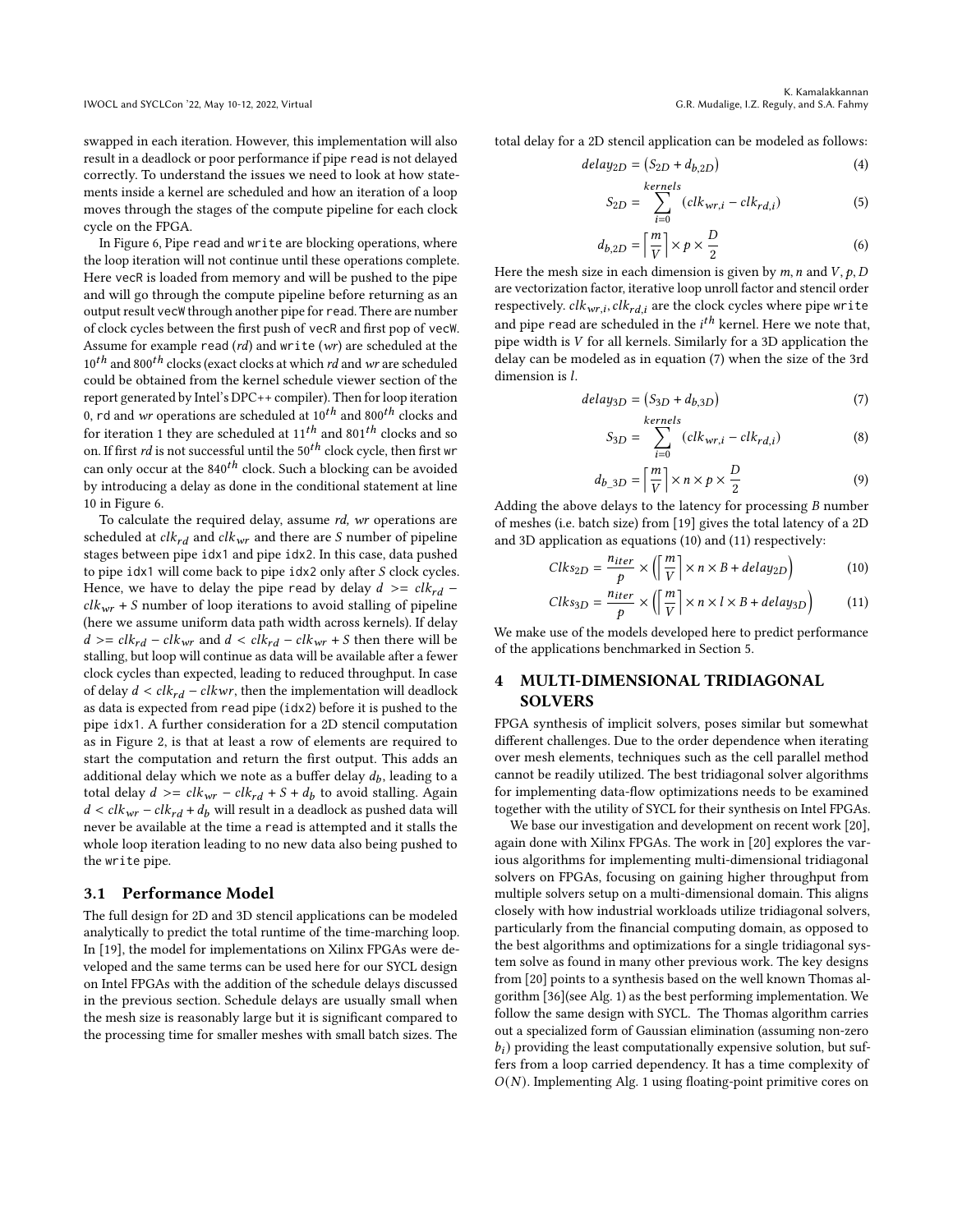| FPGA Acceleration of Structured-Mesh-Based         |
|----------------------------------------------------|
| Explicit and Implicit Numerical Solvers using SYCI |

| <b>Algorithm 1:</b> thomas(a, b, c, d)       |  |  |  |
|----------------------------------------------|--|--|--|
| 1: $d_0^* \leftarrow d_0/b_0$                |  |  |  |
| 2: $c_0^* \leftarrow c_0/b_0$                |  |  |  |
| 3: for $i = 1, 2, , N - 1$ do                |  |  |  |
| 4: $r \leftarrow 1/(b_i - a_i c_{i-1}^*)$    |  |  |  |
| 5: $d_i^* \leftarrow r(d_i - a_i d_{i-1}^*)$ |  |  |  |
| 6: $c_i^* \leftarrow rc_i$                   |  |  |  |
| $71$ end for                                 |  |  |  |
| 8: for $i = N - 2, , 1, 0$ do                |  |  |  |
| 9: $d_i \leftarrow d_i^* - c_i^* d_{i+1}$    |  |  |  |
| 10: end for                                  |  |  |  |
| 11: $return d$                               |  |  |  |

<span id="page-6-1"></span>an Intel FPGA such as the PAC D5005 would incur an arithmetic pipeline latency of 37 clock cycles for the forward path and 6 clock cycles for the backward path. The forward path cycles are dominated by the slow floating-point division operations (26 clks latency for division operation). This essentially gives a dependency distance  $(l_f)$  of about 37 clks (taking the maximum out of the forward loop and backward loops latencies). Then, [\[20\]](#page-9-3) demonstrates how  $g = l_f$ number of tridiagonal systems can be grouped and interleaved such that iteration 1 of system 1 is input to the pipeline, followed by iteration 1 of system 2 and so on, per clock cycle, up to iteration 1 of system  $g$ . This allows to obtain higher throughput by continuously utilizing the computational pipeline verses solving one system at a time. Techniques such as double buffering (i.e. ping-pong buffers), can be used to further optimize the implementation. With SYCL, this can be codified with three kernels, one each for forward and backward loops and one for the interleaving of the systems.

With a minimum group size of  $g_f = 37$ , on the Intel PAC D5005, to solve systems with size  $N$ , with interleaving, the Thomas solver would require four on-chip block RAMs (for a, b, c, d) with  $2 \times g_f \times N$ number of words, totaling  $8 \times g_f \times N$  words. The 2× is due to the need of twice as much memory to setup ping-pong buffers. Storage for  $c^*$ ,  $d^*$  for the forward pass kernel will require two RAMs with  $2 \times g_f \times N$ , totaling  $4 \times g_f \times N$  words. Additionally storage for u in backward pass would require a RAM with  $2 \times g_b \times N$  words. As such a total of  $456 \times N$  words is required for the Thomas solver implementation on this specific FPGA. Additional RAMs with a smaller number of words will be required for storing the previous iteration values as detailed in [\[20\]](#page-9-3).

In some applications, the coefficients  $a, b, c$  can be generated without reading from external memory, using an initialization routine. In these cases, coefficients  $a, b, c$  need not be interleaved, but instead could be calculated as part of the interleaving kernel. Fusing this coefficient generation would reduce the total memory cost to  $234 \times N$  words. Further saving of on-chip memory can be done for the Intel FPGAs by separating the calculation of  $r$  to a separate kernel which we denote as a r\_generator kernel. This can be done for Alg. [1](#page-6-1) by creating a kernel with only line 4 and 6. Line 5 will be a separate kernel that will get the computed value of  $r$ through a pipe. Calculating  $r$  only requires coefficients  $a, b, c$  which again can be internally calculated within the r\_generator kernel. Now, r\_generator kernel would require group size  $q_r = 37$ , Thomas\_forward and interleave kernels would require group

Explicit and Implicit Numerical Solvers using SYCL IWOCL and SYCLCon '22, May 10-12, 2022, Virtual

Table 1: Experimental systems specifications.

<span id="page-6-2"></span>

| FPGA          | Intel PAC D5005 [6]                                |  |  |  |
|---------------|----------------------------------------------------|--|--|--|
| DSP blocks    | 5760                                               |  |  |  |
| MLABs / M20K  | 7.6MB / 29.3 MB                                    |  |  |  |
| DDR4          | $64GB$ , $76.8GB/s$ , in 4 banks (1 channel/bank)  |  |  |  |
| Host          | Intel Xeon Platinum 8256 @3.8GHz                   |  |  |  |
|               | (16 CPUs, 4 cores each)                            |  |  |  |
|               | 1559 GB RAM, Ubuntu 18.04.6 LTS                    |  |  |  |
| Design SW     | Intel oneAPI 2021.4.0, Intel Quartus software 19.2 |  |  |  |
| board variant | pac s10                                            |  |  |  |
| GPU           | Nvidia Tesla V100 PCIe [1]                         |  |  |  |
| Global Mem.   | 16GB HBM2, 900GB/s                                 |  |  |  |
| Host          | Intel Xeon Gold 6252 @2.10GHz (48 cores)           |  |  |  |
|               | 256GB RAM, Ubuntu 18.04.3 LTS                      |  |  |  |
| Compilers, OS | nvcc CUDA 10.0.130, Debian 9.11                    |  |  |  |
|               |                                                    |  |  |  |

size of  $g_f = 9$ . The group size of Thomas\_backward remains same. This optimisation reduces the total memory cost to  $140 \times N$  words. It is a 69% reduction from the non-fused version and 40% reduction compared to a fused but no r\_generator variant in [\[20\]](#page-9-3).

The Thomas solver can be vectorized to solve multiple systems in parallel. Again this can be done using a wider data path using arrays inside struct as illustrated in Section [3'](#page-3-0)s struct dPath16. In our implementation, template parameters are used to specify the vectorization factor, data type, group size and input and output pipe index of the pipe array. We use a manually flattened loop with custom ping-pong buffers to save device resources using custom integer data types for loop controls and improve the latency by continuous execution than a nested loop based ping-pong buffer implementation. However manually flattened loops require a dependency distance that can be specified using the [[intel::ivdep(safelen)]] attribute.

A vectorized Thomas solver poses a challenge in feeding data depending on its layout. It is efficient to read using the 512-bit AXI bus on the FPGA to obtain high memory throughput. But this 512 bit/16 float(FP32) values will correspond to accessing the same tridiagonal system for when solving reasonably large systems. If the systems are organized one after another in memory, then to feed groups of different systems to the vectorized solvers requires additional units and transformation. Since reading sequential data in an AXI burst mode is efficient, we read 8 systems (FP32) and 4 systems (FP64) and internally buffer them. Then we read an  $8 \times 8$ block from 8 different systems and an  $8 \times 8$  transpose to get the values from different systems. These two kernels are implemented using ping-pong buffers for parallel execution. The implementation will require  $2 \times 8 \times 8 \times 32 = 4096$  bits of registers. The design is identical to the one developed in [\[20\]](#page-9-3) and the same performance models can be applied to predict performance of applications as demonstrated in the next section.

### <span id="page-6-0"></span>5 PERFORMANCE

We present experimental results of applying our design strategy by implementing two non-trivial, representative applications using SYCL on Intel FPGAs. The first application is a stencil application implementing an explicit numerical solver and the second application use multi-dimensional tridiagonal solvers. The applications are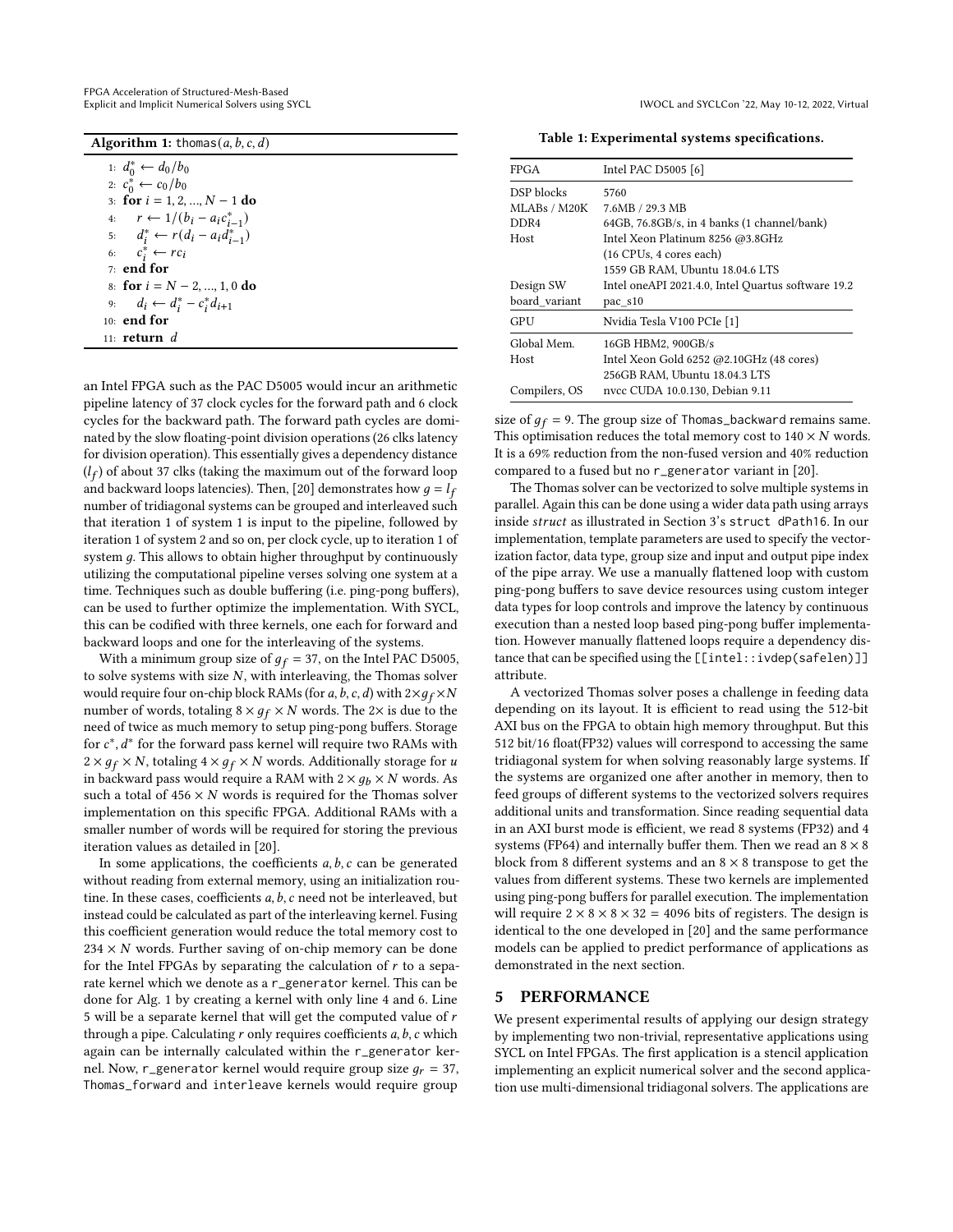synthesized on an Intel PAC D5005. We use the non-USM (Unified Shared Memory) model of SYCL as it provides a simpler memory access implementation compared to the alternative USM model [\[32\]](#page-10-16). Finally, we compare the performance of the applications on the FPGA to equivalent implementations of the same applications, written in CUDA[\[2\]](#page-9-19), on an Nvidia V100 GPU. Specification of FPGA and GPU Systems along with the specific software tools used in the evaluation are detailed in Table [1.](#page-6-2)

### 5.1 Reverse Time Migration(RTM) Forward-Pass

The Reverse Time Migration(RTM) forward-pass is a 3D application that uses a high-order stencil on vector elements. It consists of multiple stencil kernels inside an iterative time-marching loop. The high-level algorithm of RTM is detained in Alg. [2.](#page-7-0) Here  $K, T, Y, S$  are

<span id="page-7-0"></span>

| <b>Algorithm 2: RTM - Forward Pass</b> |                                                                                 |  |  |  |  |
|----------------------------------------|---------------------------------------------------------------------------------|--|--|--|--|
|                                        | 1: for $i = 0$ , $i < n_{iter}$ , $i + +$ do                                    |  |  |  |  |
|                                        | 2: $K = f_{pml}(Y_{25pt}, \rho, \mu) \times dt; T = Y + K/2; S = K/6$           |  |  |  |  |
|                                        | 3: $K = \bar{f}_{pml}(T_{25pt}, \rho, \mu) \times dt; T = Y + K/2; S = S + K/3$ |  |  |  |  |
|                                        | 4: $K = \bar{f}_{pml}(T_{25pt}, \rho, \mu) \times dt; T = Y + K; S = S + K/3$   |  |  |  |  |
|                                        | 5: $K=f_{pml}(T_{25pt},\rho,\mu)\times dt;Y=Y+S+K/6$                            |  |  |  |  |
|                                        | 6: end for                                                                      |  |  |  |  |

3D meshes with six floating-point elements at each mesh point.  $K, T$ are the intermediate meshes while  $Y$  is the initial mesh at the start of each iteration and *S* is a mesh that is the scaled sum of *K*.  $\rho$ ,  $\mu$ are 3D constant meshes with scalar elements. An  $8^{th}$  order stencil with 25-points is used in the  $f_{pml}$  function. For synthesis on the FPGA, intermediate meshes such as  $K$ ,  $T$ ,  $S$  can be replaced by SYCL pipes due to their sequential element access pattern. Additionally, in order to reduce the global memory access for  $\rho$ ,  $\mu$ ,  $Y$ , they are read once, then internally buffered to all kernels. Such buffering reduces the required off-chip memory bandwidth to be within the available 76.8 GB/s limit. An equivalent GPU implementation will require an additional mesh due to dependency in reading and writing of mesh . With this, a GPU implementation will consist of four kernels in a iterative loop implemented on the Host.

Managing the on-chip memory to enable the execution of larger mesh sizes is a challenge for higher order stencil applications with vector mesh elements. We attempted to maximize the vectorization factor to reduce the iterative unroll factor to save on-chip memory while maintaining the same compute throughput. The maximum possible vectorization factor is 4, due to the off-chip memory bandwidth limitation. We opted to set this to 3, as it then allowed us to have an iterative loop unroll factor of 2 as well (a vectorization factor of 4 and an unroll factor of 2 will result in a design that will hit the upper limit of the available DSP units). Previous work in [\[19\]](#page-9-2), which implements the RTM application on Xilinx's U280 FPGA, didn't attempt vectorization. This was due to the organization of the U280 into SLR portions, and a single SLR region not having sufficient DSP resources for such an implementation.

Application runtimes are detailed in Figure [7.](#page-7-1) Mesh sizes from  $10^3$  to  $40^3$  are executed with batch sizes (B) of 10 and 100. The model is also used to predict the runtime (dotted line noted as FPGA-Pred) for each case and prediction error is below 5%. It shows that the FPGA performance is on par or better compared to the V100 GPU performance. We attribute this to the availability of larger number

<span id="page-7-1"></span>

Figure 7: RTM forward-pass, FP32,  $p = 2$ ,  $v = 3$ , 200 iterations

<span id="page-7-2"></span>Table 2: RTM - Avg. Bandwidth, BW (GB/s), Avg. Utilisation(%) and Energy,  $E$  (J), 200 iters.

| Mesh     | <b>BW-10B</b> |           | <b>BW-100B</b> |           | $E-100B$    |       |
|----------|---------------|-----------|----------------|-----------|-------------|-------|
|          | <b>FPGA</b>   | GPU       | <b>FPGA</b>    | GPU       | <b>FPGA</b> | GPU   |
| $10^{3}$ | 154           | 158 (18%) | 192            | 506 (56%) | 8.5         | 4.8   |
| $16^3$   | 230           | 391 (43%) | 258            | 681 (76%) | 19.4        | 12.9  |
| $22^{3}$ | 286           | 379 (42%) | 313            | 598 (66%) | 36.2        | 37.7  |
| $28^{3}$ | 331           | 414 (46%) | 342            | 588 (65%) | 62.9        | 75.2  |
| $34^3$   | 367           | 420 (47%) | 390            | 486 (54%) | 96.2        | 164.6 |
| $40^{3}$ | 397           | 344 (38%) | 418            | 379 (52%) | 141.3       | 344.7 |

of DSP units with native support for floating-point operations. Table [2](#page-7-2) compares the effective bandwidth and energy consumption on the FPGA with the GPU. Bandwidth Utilisation is provided for GPU which mainly depend on global memory. FPGA's bandwidth utilisation is underpinned by the fast on-chip memory performance (with tens of TB/s) which we do not show here. As such, the FPGA's effective bandwidth reach up to 418GB/s even though global memory bandwidth is limited to 76.8 GB/s. Utilizing fast on-chip memory performance is a direct consequence of using window buffers and communication between stencil compute kernels via pipes. GPU reaches bandwidths of up to  $681GB/s$  for the  $16<sup>3</sup>$  utilizing higher portions of its peak bandwidth. This indicates near-optimal performance from the GPU implementation. We explored both Array of Structure (AoS) and Structure of Arrays (SoA) data layout for the vector elements on the GPU. SoA gives the best throughput due to better data access patterns. We speculate that the reduced performance for larger mesh sizes is due to poor cache utilization when solving higher order stencils.

We used the fpgainfo utility to measure power consumption on the PAC D5005. The utility gives voltages and current of the 12V PCIe power supply as well as 12 V AUX power supply. GPU power consumption is obtained through nvidia-smi. For RTM, power consumption of the Intel PAC D5005 is between 84-94W while the V100 GPU's power consumption is between 47-200W. Observed power-draw indicate that the FPGA is just over 59% less energy consuming than the GPU for the largest mesh with the larger batch sizes.

### 5.2 ADI 2D Heat Diffusion Application

The Alternating Direction Implicit (ADI) time discretization requires multiple tridiagonal systems solved in multiple dimensions.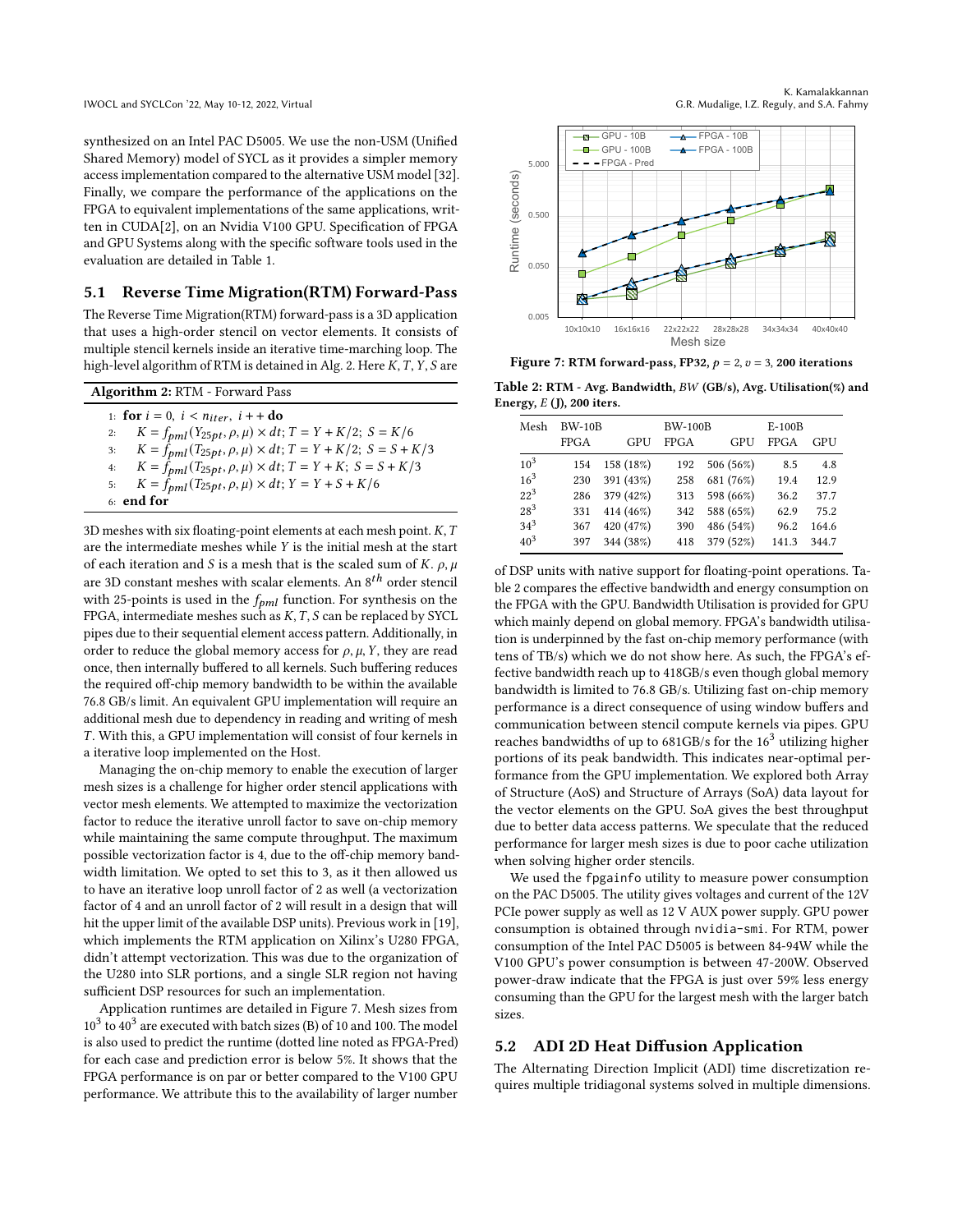Our second application implements the 2D heat diffusion equation using ADI. The High-Level algorithm is detailed in Alg. [3.](#page-8-0) The application iterates for a given number of iterations and in each iteration the RHS values for a tridiagonal matrix coefficients are produced using a 2D stencil loop. Then, tridiagonal systems are solved along the x-dimension,  $Tridslv(x-dim)$  and along the y-dimension, Tridslv(y-dim). Finally, solution  $d$  is accumulated on to the with initial value of  $u$ . An equivalent GPU implementation consists of three kernels for each of the above. We use the batched tridsolver library developed in [\[22\]](#page-9-20) in this evaluation but note that using Nvidia's CuSparse library also resulted in similar performance.

Algorithm 3: 2D ADI Heat Diffusion Application

| 1: for $i = 0, i < n_{iter}, i + +$ do |                                                                                                       |  |  |  |  |
|----------------------------------------|-------------------------------------------------------------------------------------------------------|--|--|--|--|
| 2:                                     | Calculate RHS : $d = f_{7pt}(u)$ , $a = \frac{-1}{2}\gamma$ , $b = \gamma$ , $c = \frac{-1}{2}\gamma$ |  |  |  |  |
|                                        | 3: Tridslv(x-dim), update $d$                                                                         |  |  |  |  |
| 4:                                     | Tridslv(y-dim), update $d$                                                                            |  |  |  |  |
|                                        | 5: $u = u + d$                                                                                        |  |  |  |  |
| $6:$ end for                           |                                                                                                       |  |  |  |  |

<span id="page-8-0"></span>Performance on FPGAs could be maximized by pipelining all four steps in Alg. [3](#page-8-0) due limitations in global memory bandwidth. Intermediate results from  $Tridslv(x-dim)$  will need to be transposed using on-chip memory to achieve this. Once all the kernels are pipelined, the iterative loop can also be unrolled. The implementation in [\[20\]](#page-9-3), on the Xilinx U280 for the same application, used an unroll factor of 3 and then scaled the design to multiple compute units (CUs) based on available HBM ports. Scaling to multiple CUs, instead of using a higher unroll factor results in lower latency for small batch sizes. Since HBM memory is not available on the Intel D5005, we preferred to unroll the iterative loop instead of scaling to CUs in the present work. The performance model for this implementation including the scheduling latency (due to the existence of a stencil loop) can be noted as in equation [\(12\)](#page-8-1):

$$
L_{adi,2D} = (n_{iter}/f_U) \times L_{rhs+xy}
$$
\n
$$
L_{rhs+xy} = f_U \times [(2x/v) + (2vx/v + 3gx) + (2xy/v + 3gy)] +
$$
\n
$$
kernels
$$
\n(12)

$$
B \times (xy/v) + \sum_{i=0}^{\text{ncross}} (clk_{wr,i} - elk_{rd,i})
$$
 (13)

Here,  $x$ ,  $y$  are mesh sizes,  $B$  is the batch size,  $v$  is the vectorization factor, q is the group size of systems,  $f_U$  is the unroll factor of the iterative loop. This is similar to the models created for the 2D ADI application in [\[20\]](#page-9-3).

Figure [8](#page-8-2) gives runtime performance of 2D ADI Heat Diffusion application in FP32 on the Intel PAC D5005 and compares it to performance on the Nvidia V100 GPU. Even though the FPGA implementation operates at 231MHz, it outperforms the GPU. We attribute this to the unrolling of the iterative loop by a factor of 8 and the fusion of coefficient in the Thomas solver. This essentially allows data to be kept on faster on-chip memory without writing to global (external) memory for the whole computation. The same type of fusion is not supported by the GPU implementation as the GPU tridiagonal solver [\[2\]](#page-9-19) call is a function call to an external library. Additionally it does not support fusion of coefficient generation internally.

We can estimate the runtime of the GPU if coefficients were generated internally, assuming that the GPU is not compute limited

<span id="page-8-2"></span>

Figure 8: ADI 2D, FP32,  $f_U = 8$ ,  $V = 8$ , 16000 iter meshes

and the same sustained bandwidth is maintained for each of the application cases. Estimated Run times for each kernel call can be computed using equation [\(14\)](#page-8-3). Here,  $t_{opt}$ , t are run-times for the GPU implementations with and without internally generated coefficients respectively. When generating coefficients internally, data movement does not include data structures coefficient meshes  $a, b, c$ . Then the run-time estimate for the full ADI application is can be obtained from equation [\(15\)](#page-8-4), where runtimes are adjusted for the RHS calculation, Tridslv(x-dim) and Tridslv(y-dim). Here, we note that the accumulation step in Alg. [3](#page-8-0) is fused into  $Tridslv(y-dim)$  of the GPU implementation.

<span id="page-8-4"></span><span id="page-8-3"></span>
$$
t_{opt} = t \times data\_movement_{opt}/data\_movement
$$
 (14)

$$
t\_adi_{opt} = \frac{1}{4} \times t_{preproc} + \frac{2}{5} \times t_{xsolve} + \frac{4}{7} \times t_{ysolve} \tag{15}
$$

Even when the coefficients are internally generated on the GPU, the FPGA appear to perform marginally better, as can be see by the dotted red lines in Figure [8.](#page-8-2) The model predicted runtimes for FPGA is closely matching with the actual runtimes with a prediction error of less than 2%.

<span id="page-8-1"></span>Table [3](#page-9-21) details the effective bandwidth of the FPGA and GPUs with bandwidth utilisation for GPU and Energy consumption for both devices. The GPU bandwidth is noted for x and y solves separately given that these are separate calls to the tridiagonal solver library. The FPGA bandwidth reaches up to 463GB/s. This, as noted above, is due to on-chip memory based data movement without reading/writing from lower bandwidth global memory. In GPU,  $Tridslv(v-dim)$  reaches a good bandwidth of 555 GB/s but  $Tridslv(x-dim)$ dim) performs poorly, only reaching up to 205 GB/s. Such lower bandwidths are also reported by [\[20,](#page-9-3) [22\]](#page-9-20) due to the  $8 \times 8$  transpose operations using registers/shared memory on GPUs. FPGA power consumption varies between 95 − 101W while the GPU power consumption varies between 105 − 151W. for the largest mesh with running the largest batch size, the FPGA saves over 76% energy used compared to the GPU. The same application on the U280 [\[20\]](#page-9-3) used HBM based delay buffers[\[12\]](#page-9-22) to save on-chip memory and managed to run mesh sizes of up to  $128 \times 128$ . On the Intel PAC D5005, larger delay buffers are also implemented using on-chip memory and this limits the largest mesh size to  $64 \times 64$ .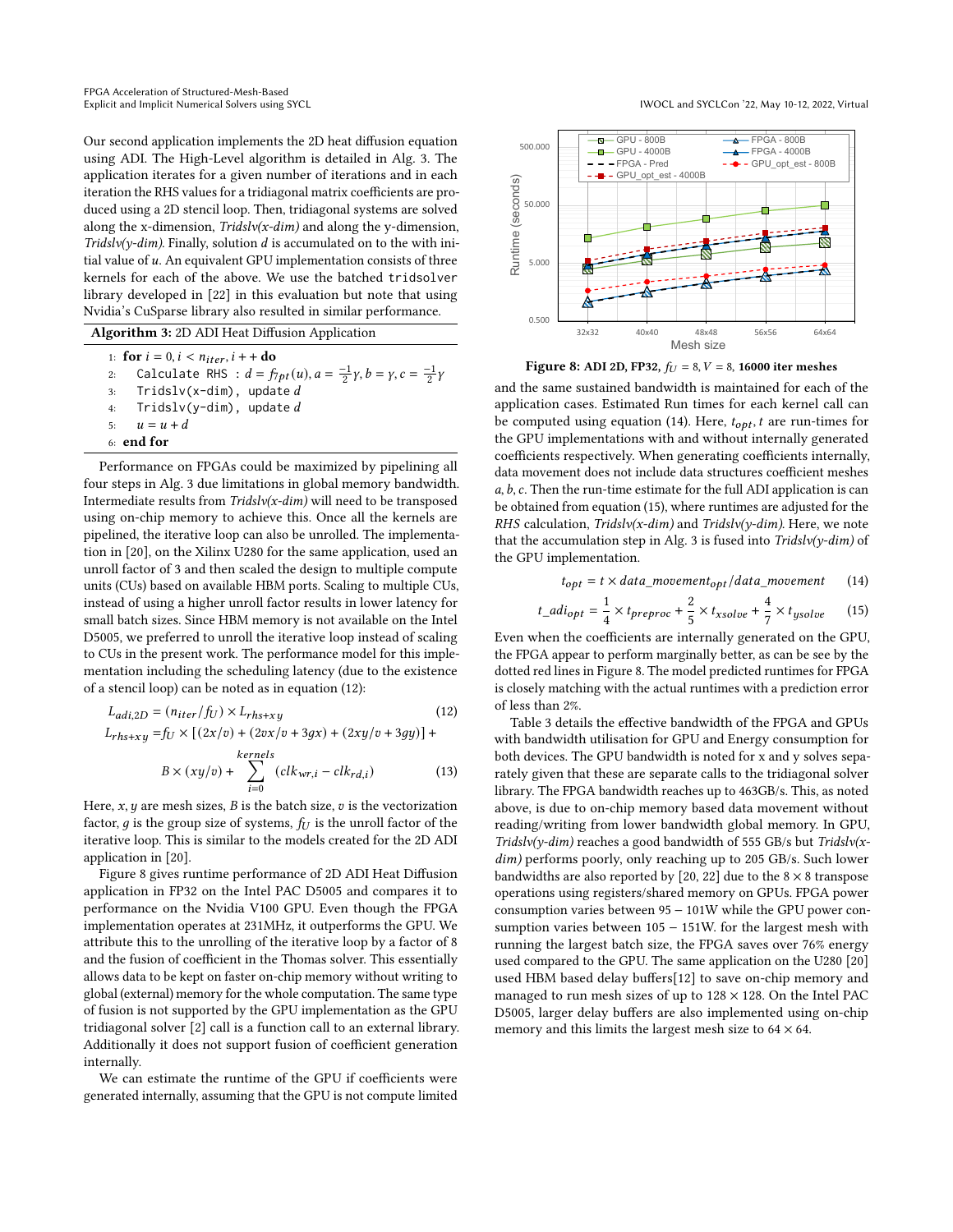<span id="page-9-21"></span>Table 3: ADI Heat Diffusion Application: Achieved Bandwidth, (GB/s) Utilisation(%) and Energy,  $E$  (KJ)

| 2D FP32 (16000 iterations, $f_U = 8$ ), F - FPGA, G - GPU |           |    |                                                                             |   |    |    |                      |   |  |
|-----------------------------------------------------------|-----------|----|-----------------------------------------------------------------------------|---|----|----|----------------------|---|--|
| Mesh                                                      | $BW-800B$ |    |                                                                             |   |    |    | $BW-4000B$ $E-4000B$ |   |  |
|                                                           | F         | Gx | Gv                                                                          | F | Gx | Gy | $\mathbf{F}$         | G |  |
|                                                           |           |    | $32^2$ 386 131 (15%) 288 (32%) 453 185 (21%) 524 (58%) 0.453 1.825          |   |    |    |                      |   |  |
|                                                           |           |    | $40^2$ 403 144 (16%) 330 (37%) 457 197 (22%) 478 (53%) 0.712 3.159          |   |    |    |                      |   |  |
|                                                           |           |    | $48^2$ 414 163 (18%) 389 (43%) 460 202 (22%) 517 (57%) 1.032 4.363          |   |    |    |                      |   |  |
|                                                           |           |    | 56 <sup>2</sup> 422 169 (19%) 412 (46%) 462 202 (22%) 498 (55%) 1.411 6.220 |   |    |    |                      |   |  |
|                                                           |           |    | 64 <sup>2</sup> 428 182 (20%) 477 (53%) 463 205 (23%) 555 (62%) 1.820 7.580 |   |    |    |                      |   |  |

# <span id="page-9-4"></span>6 CONCLUSION

In this paper, we explored the design and development of structuredmesh based solvers using SYCL for Intel FPGA hardware. Two classes of applications were targeted (1) stencil applications based on explicit iterative methods and (2) multi-dimensional tridiagonal solvers based on implicit methods. A generalized workflow, extending previous work in [\[19\]](#page-9-2) and [\[20\]](#page-9-3), for synthesizing optimized solvers of these applications was developed together with an analytic model to predict their performance in support of design space explorations. The extensions targeted key optimizations required to obtain the best performance using SYCL programming techniques. The main methods for codification with SYCL include (1) reducing SYCL kernel calling overhead by moving time-marching outer loop on to the FPGA device and (2) reducing on-chip memory usage for the Thomas solver implementing multi-dimensional tridiagonal solvers. The designs and workflow was applied to two non-trivial applications synthesizing them on an Intel PAC D5005 FPGA. Performance results were compared to the same applications implemented on an Nvidia V100 GPU as a baseline. Observed results indicate the FPGA provided better or matching performance compared to the V100 GPU in terms of runtime. We also see 59%- 76% less power consumption when executing these applications at its largest mesh and batch sizes. The performance models provided high accuracy with less than 5% model prediction errors for all cases. Future work will extend these techniques to other Intel FPGAs with HBM memory and also consider applications with larger meshes that was currently limited by the PAC D5005's hardware resources. We will also compare the performance of our multi-dimensional tridiagonal solver design to Intel's tridiagonal solver library.

The significant effort in applying non-trivial transformation to optimize the SYCL implementations demonstrate the programming overheads still dominating the development of programs to utilize FPGAs. This is still true even with the hardware vendor's providing mature HLS tools for development. While we have not quantified the productivity overheads in this paper, it is clear that such hand-tuned, hardware specific programming is not tractable particularly for developing and maintaining codes for execution on multiple hardware such as GPUs and FPGAs, even with language extensions such as SYCL. Future work will aim to utilize domain specific languages and automatic code-generation techniques, such as OPS [\[31\]](#page-10-17) and OP2 [\[26\]](#page-10-18) to target FPGAs using the optimizations and transformations developed in this paper.

The code developed as part of this work is available as open-source software at [\[4\]](#page-9-14) and [\[5\]](#page-9-23).

### 7 ACKNOWLEDGMENTS

Gihan Mudalige was supported by the Royal Society Industry Fellowship Scheme (INF/R1/1800 12). We are grateful to Intel for providing access to the PAC D5005 FPGA via their DevCloud platform.

### REFERENCES

- <span id="page-9-18"></span>[1] 2020. NVIDIA V100 Data Sheet. [https://images.nvidia.com/content/technologies/]( https://images.nvidia.com/content/technologies/volta/pdf/volta-v100-datasheet-update-us-1165301-r5.pdf) [volta/pdf/volta-v100-datasheet-update-us-1165301-r5.pdf.]( https://images.nvidia.com/content/technologies/volta/pdf/volta-v100-datasheet-update-us-1165301-r5.pdf)
- <span id="page-9-19"></span>[2] 2020. Tridsolver Library. [https://github.com/OP-DSL/tridsolver.](https://github.com/OP-DSL/tridsolver)
- <span id="page-9-11"></span>[3] 2020. Vitis Quantitative Finance Library V.2020.2. [https://xilinx.github.io/Vitis\\_](https://xilinx.github.io/Vitis_Libraries/quantitative_finance/2020.2/) [Libraries/quantitative\\_finance/2020.2/.](https://xilinx.github.io/Vitis_Libraries/quantitative_finance/2020.2/)
- <span id="page-9-14"></span>[4] 2022. High-Level FPGA accelerator design for structured-mesh-based explicit numerical solvers - GitHub Code Repository. [https://github.com/Kamalavasan/](https://github.com/Kamalavasan/StencilsOnFPGA) [StencilsOnFPGA.](https://github.com/Kamalavasan/StencilsOnFPGA)
- <span id="page-9-23"></span>[5] 2022. High Throughput Multidimensional Tridiagonal System Solvers on FPGAs - GitHub Code Repository. [https://github.com/Kamalavasan/Tridsolver-FPGA.](https://github.com/Kamalavasan/Tridsolver-FPGA)
- <span id="page-9-17"></span>[6] 2022. Intel® FPGA Programmable Acceleration Card D5005. [https://www.intel.](https://www.intel.com/content/www/us/en/products/details/fpga/platforms/pac/d5005.html) [com/content/www/us/en/products/details/fpga/platforms/pac/d5005.html.](https://www.intel.com/content/www/us/en/products/details/fpga/platforms/pac/d5005.html)
- <span id="page-9-16"></span>[7] 2022. Pipe Array - GitHub Code Repository. [https://github.com/oneapi](https://github.com/oneapi-src/oneAPI-samples/tree/master/DirectProgramming/DPC%2B%2BFPGA/Tutorials/DesignPatterns/pipe_array)[src/oneAPI-samples/tree/master/DirectProgramming/DPC%2B%2BFPGA/](https://github.com/oneapi-src/oneAPI-samples/tree/master/DirectProgramming/DPC%2B%2BFPGA/Tutorials/DesignPatterns/pipe_array) [Tutorials/DesignPatterns/pipe\\_array.](https://github.com/oneapi-src/oneAPI-samples/tree/master/DirectProgramming/DPC%2B%2BFPGA/Tutorials/DesignPatterns/pipe_array)
- <span id="page-9-5"></span>[8] Krste Asanovic, Rastislav Bodik, James Demmel, Tony Keaveny, Kurt Keutzer, John Kubiatowicz, Nelson Morgan, David Patterson, Koushik Sen, John Wawrzynek, David Wessel, and Katherine Yelick. 2009. A view of the parallel computing landscape. Commun. ACM 52, 10 (Oct 2009), 56–67. [https:](https://doi.org/10.1145/1562764.1562783) [//doi.org/10.1145/1562764.1562783](https://doi.org/10.1145/1562764.1562783)
- <span id="page-9-0"></span>[9] Tobias Becker, Oskar Mencer, Stephen Weston, and Georgi Gaydadjiev. 2015. Maxeler data-flow in computational finance. In FPGA Based Accelerators for Financial Applications. 243–266.
- <span id="page-9-8"></span>[10] Y. Chi, J. Cong, P. Wei, and P. Zhou. 2018. SODA: Stencil with optimized dataflow architecture. In Proceedings of the IEEE/ACM International Conference on Computer-Aided Design (ICCAD).
- <span id="page-9-9"></span>[11] Johannes de Fine Licht, Maciej Besta, Simon Meierhans, and Torsten Hoefler. 2021. Transformations of High-Level Synthesis Codes for High-Performance Computing. IEEE Trans. Parallel Distrib. Syst. 32, 5 (may 2021), 1014–1029. [https:](https://doi.org/10.1109/TPDS.2020.3039409) [//doi.org/10.1109/TPDS.2020.3039409](https://doi.org/10.1109/TPDS.2020.3039409)
- <span id="page-9-22"></span>[12] Johannes de Fine Licht, Andreas Kuster, Tiziano De Matteis, Tal Ben-Nun, Dominic Hofer, and Torsten Hoefler. 2021. StencilFlow: Mapping Large Stencil Programs to Distributed Spatial Computing Systems. IEEE Press, 315–326. <https://doi.org/10.1109/CGO51591.2021.9370315>
- <span id="page-9-1"></span>[13] Johannes de Fine Licht, Andreas Kuster, Tiziano De Matteis, Tal Ben-Nun, Dominic Hofer, and Torsten Hoefler. 2020. StencilFlow: mapping large stencil programs to distributed spatial computing systems.<https://arxiv.org/abs/2010.15218> CoRR arXiv:2010.15218.
- <span id="page-9-6"></span>[14] Jim Douglas and James E Gunn. 1964. A General Formulation of Alternating Direction Methods. Numèrische mathèmatik 6, 1 (1964), 428–453.
- <span id="page-9-15"></span>[15] Haohuan Fu and Robert G. Clapp. 2011. Eliminating the memory bottleneck: An FPGA-based solution for 3D reverse time migration. In Proceedings of the ACM/SIGDA International Symposium on Field Programmable Gate Arrays. 65–74.
- <span id="page-9-7"></span>[16] Walter Gander and Gene H Golub. 1997. Cyclic Reduction-History and Applications. Scientific computing (Hong Kong, 1997) 7385 (1997).<br>Mike Hutton. 2022. Understanding How the New
- <span id="page-9-12"></span>[17] Mike Hutton. 2022. Understanding How the New Intel® HyperFlex™ FPGA Architecture Enables Next-Generation High-Performance Systems. (2022). [https://www.intel.com/content/dam/www/programmable/us/en/pdfs/](https://www.intel.com/content/dam/www/programmable/us/en/pdfs/literature/wp/wp-01231-understanding-how-hyperflex-architecture-enables-high-performance-systems.pdf/) [literature/wp/wp-01231-understanding-how-hyperflex-architecture-enables](https://www.intel.com/content/dam/www/programmable/us/en/pdfs/literature/wp/wp-01231-understanding-how-hyperflex-architecture-enables-high-performance-systems.pdf/)[high-performance-systems.pdf/.](https://www.intel.com/content/dam/www/programmable/us/en/pdfs/literature/wp/wp-01231-understanding-how-hyperflex-architecture-enables-high-performance-systems.pdf/)
- <span id="page-9-13"></span>[18] Q. Jia and H. Zhou. 2016. Tuning stencil codes in OpenCL for FPGAs. In 2016 IEEE 34th International Conference on Computer Design (ICCD). 249–256.
- <span id="page-9-2"></span>[19] Kamalavasan Kamalakkannan, Gihan R. Mudalige, István Z. Reguly, and Suhaib A. Fahmy. 2021. High-Level FPGA Accelerator Design for Structured-Mesh-Based Explicit Numerical Solvers. In 2021 IEEE International Parallel and Distributed Processing Symposium (IPDPS). 1087–1096. [https://doi.org/10.1109/IPDPS49936.](https://doi.org/10.1109/IPDPS49936.2021.00117) [2021.00117](https://doi.org/10.1109/IPDPS49936.2021.00117)
- <span id="page-9-3"></span>[20] Kamalavasan Kamalakkannan, Istvan Z Reguly, Suhaib A Fahmy, and Gihan R Mudalige. 2022. High Throughput Multidimensional Tridiagonal Systems Solvers on FPGAs. arXiv preprint arXiv:2201.03950 (2022).
- <span id="page-9-10"></span>[21] Yi-Hsiang Lai, Yuze Chi, Yuwei Hu, Jie Wang, Cody Hao Yu, Yuan Zhou, Jason Cong, and Zhiru Zhang. 2019. HeteroCL: A multi-paradigm programming infrastructure for software-defined reconfigurable computing. In Proceedings of the ACM/SIGDA International Symposium on Field-Programmable Gate Arrays. 242–251.
- <span id="page-9-20"></span>[22] Endre Laszlo, Mike Giles, and Jeremy Appleyard. 2016. Manycore Algorithms for Batch Scalar and Block Tridiagonal Solvers. ACM Transactions on Mathematical Software (TOMS) 42, 4 (2016), 1–36.